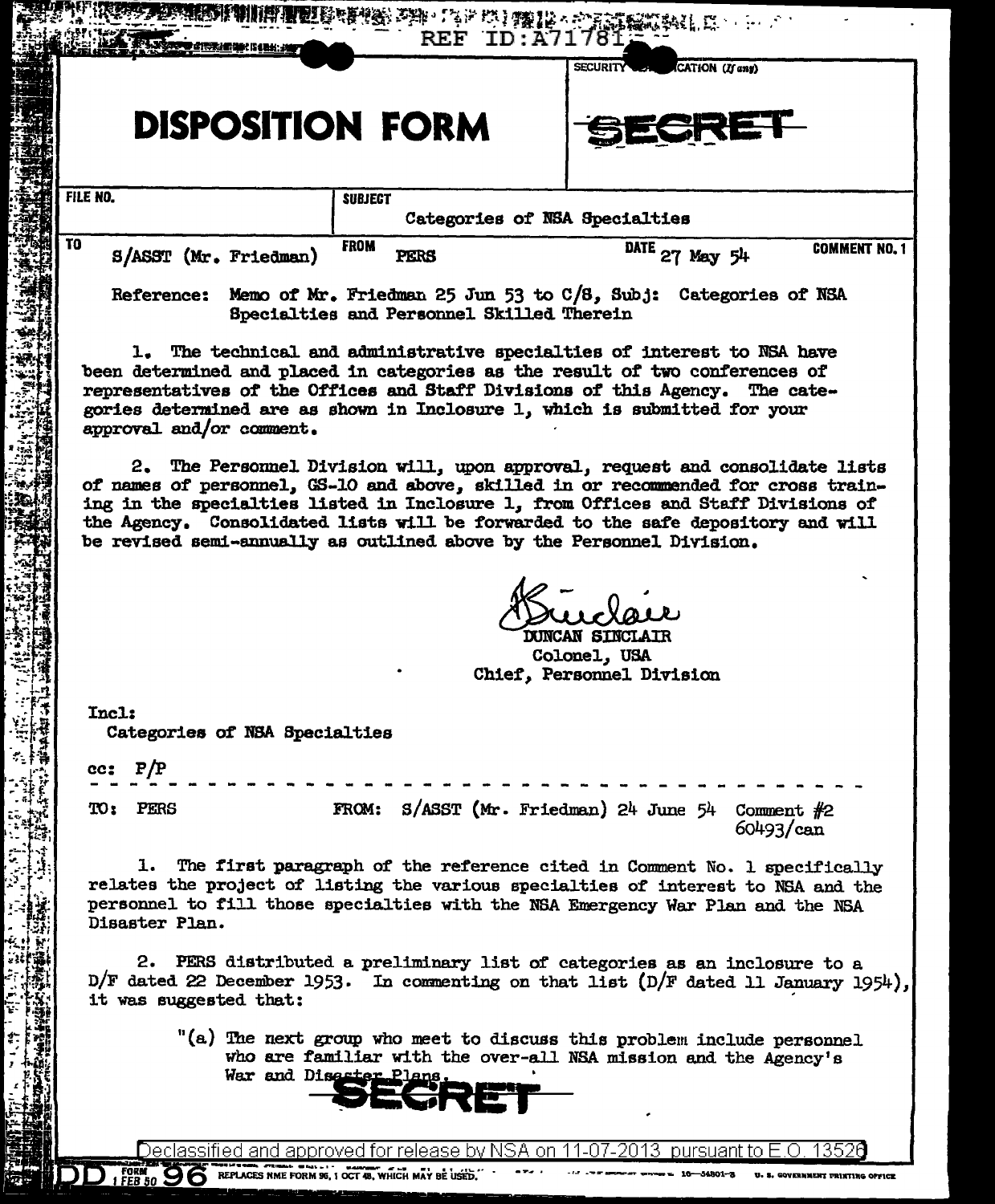"(b) The suggested list be expanded into a more complete list of critical NSA functions and that it be made more specific so that ultimately the names of personnel can be inserted into the list down to the level required for the successful execution of the Agency's War and Disaster Plans."

REF ID:A7178

3. Upon receipt of the revised "Categories of NSA Specialties" as an inclosure to your D/F of 27 May 1954, NSA's Emergency War and Disaster Plans were reviewed and a comparison was made between the basic tasks enumerated in each plan and the listed categories of NSA specialties. This comparison reveals that it would be difficult to carry out either plan utilizing only the categories of specialties listed. It is my thought that the "Categories of NSA Specialties" paper should be drawn up with careful regard to the NSA Emergency War Plan and the NSA Disaster Plan, since the value of a detailed breakdown of NSA specialties and/or personnel is in its ability to help NSA perform its mission as well and as completely as possible under emergency, war, or disaster conditions.

4. It is with some regret, therefore, that I am not able to accept the present version of the "Categories of NSA Specialties", and recommend a further revision to make the document better reflect the purpose behind its production.

5. If such revision is undertaken, I will be glad to assist in whatever way possible.

WILLIAM F. FRIEDMAN Special Assistant

Incl: Categories of NSA Specialties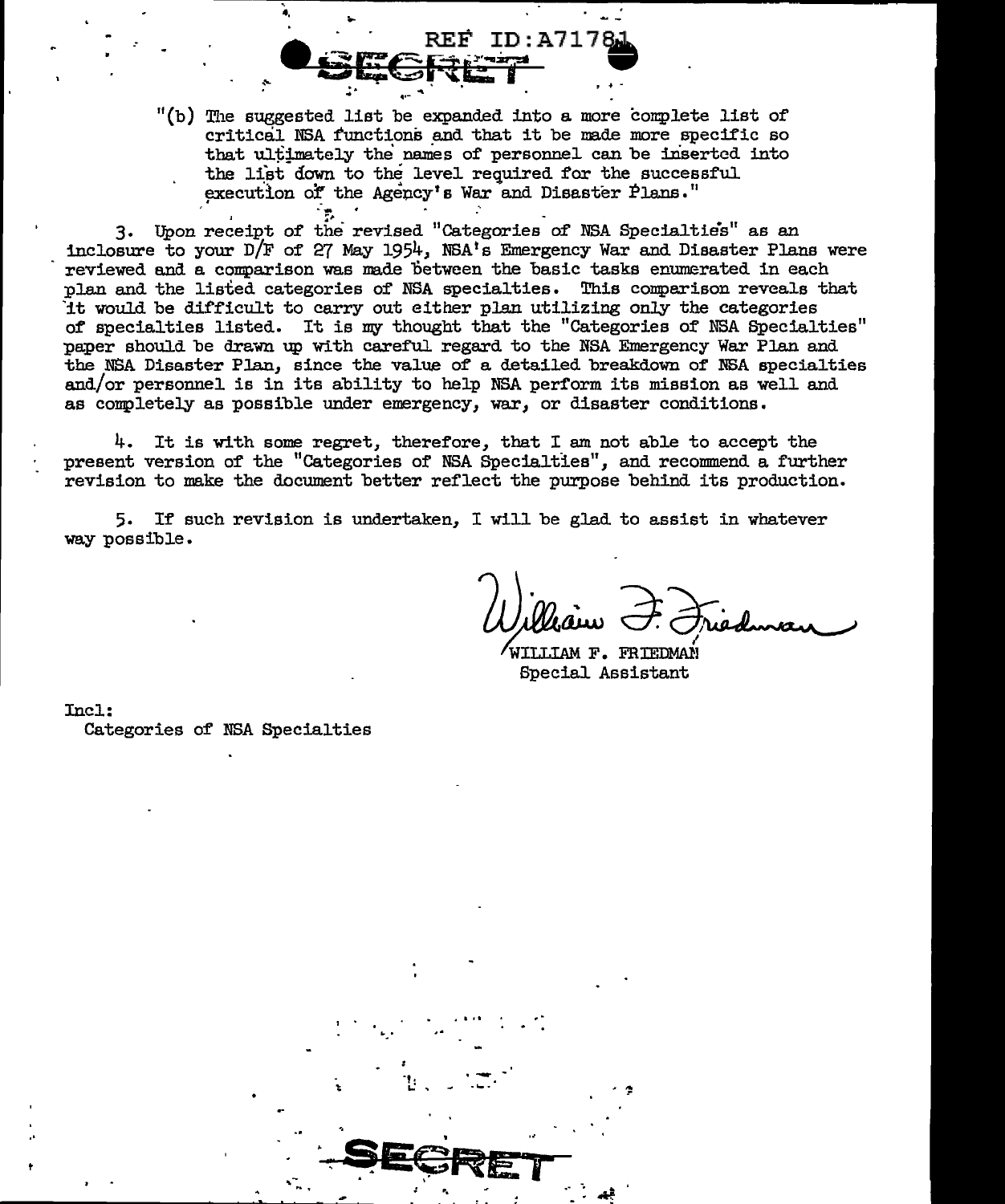REF ID: A71781

8 June 1951+

MEMORANDUM FOR MR. FRIEDMAN

Subject: Categories of NSA Specialties

l. The following is a pertinent chronology:

25 June 1953 - Memo from S/ASST to  $C/S$ [Since we have an NSA Emergency War Plan and a Disaster Plan, it is recommended that a list of technical and administrative specialties be developed with a list of personnel (above GS-9) skilled in those specialties. $7$ 

27 November 1953 -  $D/F$  from  $P/P$ , Subj: Schedule of Major Events. *LPERS* to convene series of meetings to' determine critical agency specialty fields -- to be used to develop lists of personnel skilled in critical fields for use in connection with the Emergency War Plan and the Disaster Plan. $7$ 

15 December 1953 - First meeting convened by PERS.

22 December 1953 -  $D/F$  from PERS

Inclqsed list; stated "the purpose of this breakdown is ultimately to provide lists of people (GS-10 and above) who could be cross detailed to replace casualties in event of emergency."7

Then Lt. McDonald and Capt Schestopol (PERS) discussed the project and the list in detail, once with Lt. Col.<br>Booth (P/P War Plans). Lt McDonald took the position that "The proposed list includes many critical NSA functions, but that it omits many general, as well as specific, functions necessary to implement the Agency's Disaster and War Plans."

 $\frac{1954}{\text{Critical of specific items and some general items}}$ . "Some broad functions necessary to execute the Emergency War and Disaster Plans and to sustain the Agency under emergency conditions are omitted."

"The next group who meet to discuss this problem, include personnel who are familiar with the over-all NSA missions and the Agency's War and Disaster Plans." $7$